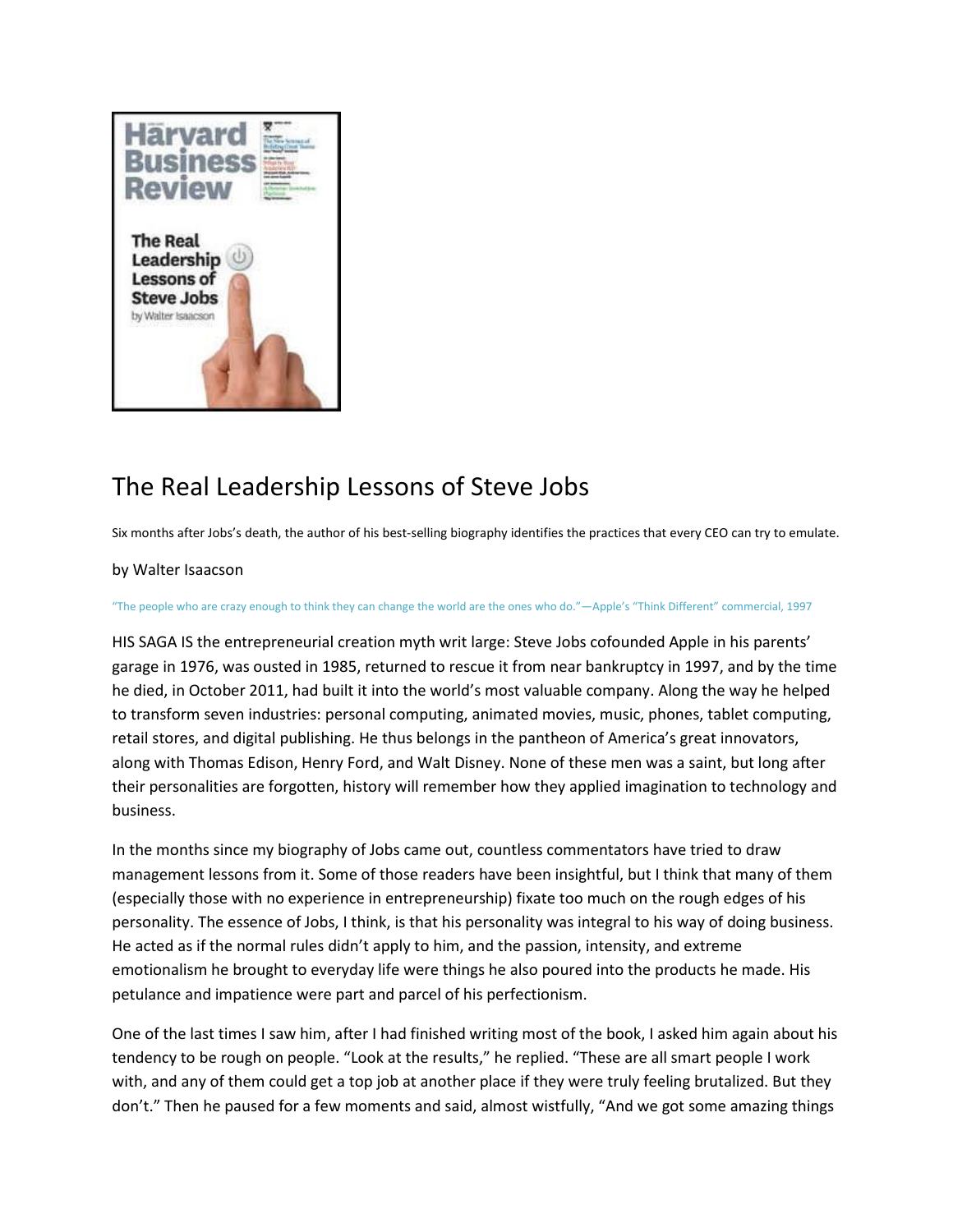done." Indeed, he and Apple had had a string of hits over the past dozen years that was greater than that of any other innovative company in modern times: iMac, iPod, iPod nano, iTunes Store, Apple Stores, MacBook, iPhone, iPad, App Store, OS X Lion—not to mention every Pixar film. And as he battled his final illness, Jobs was surrounded by an intensely loyal cadre of colleagues who had been inspired by him for years and a very loving wife, sister, and four children.

So I think the real lessons from Steve Jobs have to be drawn from looking at what he actually accomplished. I once asked him what he thought was his most important creation, thinking he would answer the iPad or the Macintosh. Instead he said it was Apple the company. Making an enduring company, he said, was both far harder and more important than making a great product. How did he do it? Business schools will be studying that question a century from now. Here are what I consider the keys to his success:

#### Focus

When Jobs returned to Apple in 1997, it was producing a random array of computers and peripherals, including a dozen different versions of the Macintosh. After a few weeks of product review sessions, he'd finally had enough. "Stop!" he shouted. "This is crazy." He grabbed a Magic Marker, padded in his bare feet to a whiteboard, and drew a two-by-two grid. "Here's what we need," he declared. Atop the two columns, he wrote "Consumer" and "Pro." He labeled the two rows "Desktop" and "Portable." Their job, he told his team members, was to focus on four great products, one for each quadrant. All other products should be canceled. There was a stunned silence. But by getting Apple to focus on making just four computers, he saved the company. "Deciding what not to do is as important as deciding what to do," he told me. "That's true for companies, and it's true for products."

After he righted the company, Jobs began taking his "top 100" people on a retreat each year. On the last day, he would stand in front of a whiteboard (he loved whiteboards, because they gave him complete control of a situation and they engendered focus) and ask, "What are the 10 things we should be doing next?" People would fight to get their suggestions on the list. Jobs would write them down—and then cross off the ones he decreed dumb. After much jockeying, the group would come up with a list of 10. Then Jobs would slash the bottom seven and announce, "We can only do three."

Focus was ingrained in Jobs's personality and had been honed by his Zen training. He relentlessly filtered out what he considered distractions. Colleagues and family members would at times be exasperated as they tried to get him to deal with issues—a legal problem, a medical diagnosis—they considered important. But he would give a cold stare and refuse to shift his laserlike focus until he was ready.

Near the end of his life, Jobs was visited at home by Larry Page, who was about to resume control of Google, the company he had cofounded. Even though their companies were feuding, Jobs was willing to give some advice. "The main thing I stressed was focus," he recalled. Figure out what Google wants to be when it grows up, he told Page. "It's now all over the map. What are the five products you want to focus on? Get rid of the rest, because they're dragging you down. They're turning you into Microsoft. They're causing you to turn out products that are adequate but not great." Page followed the advice. In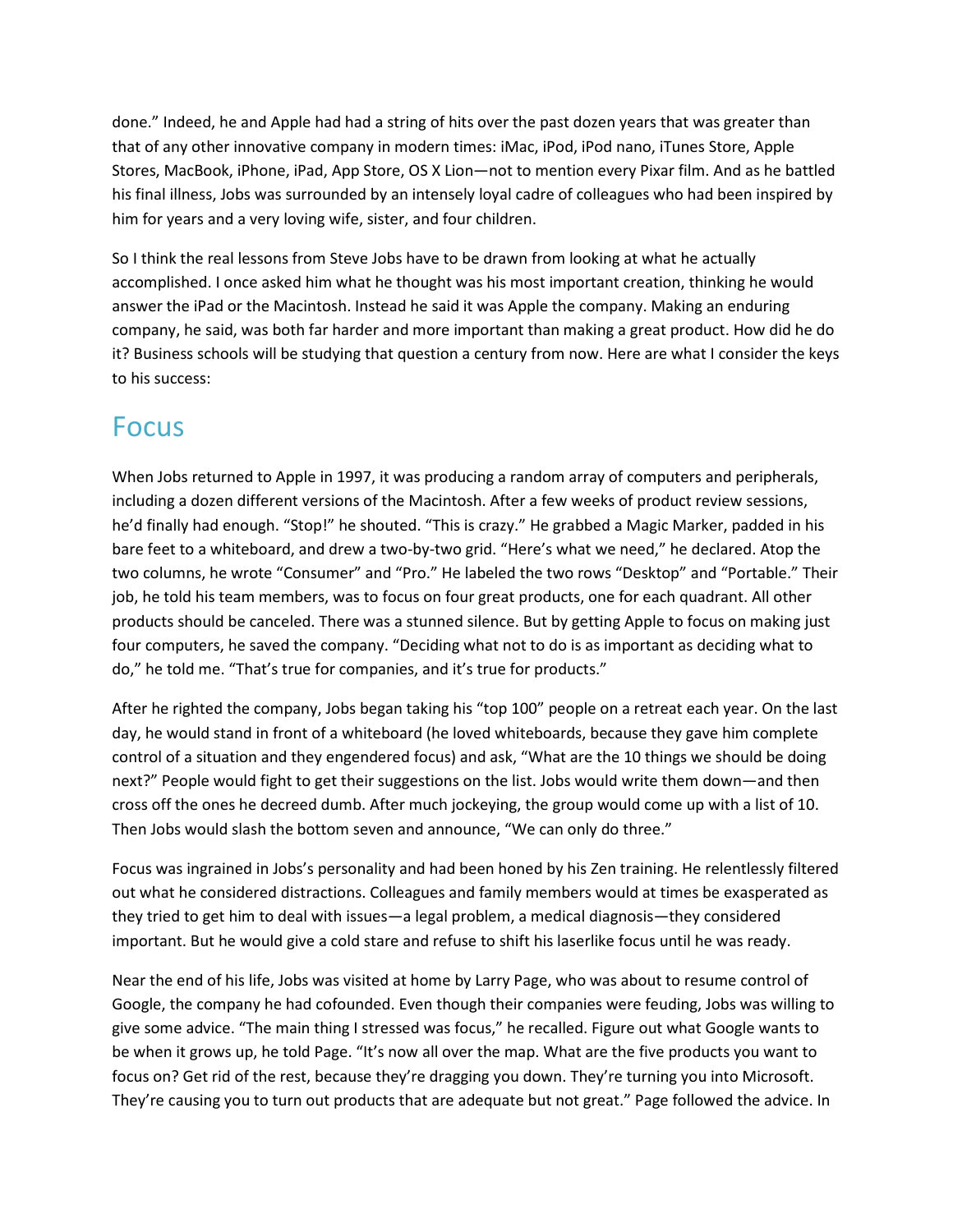January 2012 he told employees to focus on just a few priorities, such as Android and Google+, and to make them "beautiful," the way Jobs would have done.

# Simplify

Jobs's Zenlike ability to focus was accompanied by the related instinct to simplify things by zeroing in on their essence and eliminating unnecessary components. "Simplicity is the ultimate sophistication," declared Apple's first marketing brochure. To see what that means, compare any Apple software with, say, Microsoft Word, which keeps getting uglier and more cluttered with nonintuitive navigational ribbons and intrusive features. It is a reminder of the glory of Apple's quest for simplicity.

Jobs learned to admire simplicity when he was working the night shift at Atari as a college dropout. Atari's games came with no manual and needed to be uncomplicated enough that a stoned freshman could figure them out. The only instructions for its Star Trek game were: "1. Insert quarter. 2. Avoid Klingons." His love of simplicity in design was refined at design conferences he attended at the Aspen Institute in the late 1970s on a campus built in the Bauhaus style, which emphasized clean lines and functional design devoid of frills or distractions.

When Jobs visited Xerox's Palo Alto Research Center and saw the plans for a computer that had a graphical user interface and a mouse, he set about making the design both more intuitive (his team enabled the user to drag and drop documents and folders on a virtual desktop) and simpler. For example, the Xerox mouse had three buttons and cost \$300; Jobs went to a local industrial design firm and told one of its founders, Dean Hovey, that he wanted a simple, single-button model that cost \$15. Hovey complied.

Jobs aimed for the simplicity that comes from conquering, rather than merely ignoring, complexity. Achieving this depth of simplicity, he realized, would produce a machine that felt as if it deferred to users in a friendly way, rather than challenging them. "It takes a lot of hard work," he said, "to make something simple, to truly understand the underlying challenges and come up with elegant solutions."

In Jony Ive, Apple's industrial designer, Jobs met his soul mate in the quest for deep rather than superficial simplicity. They knew that simplicity is not merely a minimalist style or the removal of clutter. In order to eliminate screws, buttons, or excess navigational screens, it was necessary to understand profoundly the role each element played. "To be truly simple, you have to go really deep," Ive explained. "For example, to have no screws on something, you can end up having a product that is so convoluted and so complex. The better way is to go deeper with the simplicity, to understand everything about it and how it's manufactured."

During the design of the iPod interface, Jobs tried at every meeting to find ways to cut clutter. He insisted on being able to get to whatever he wanted in three clicks. One navigation screen, for example, asked users whether they wanted to search by song, album, or artist. "Why do we need that screen?" Jobs demanded. The designers realized they didn't. "There would be times when we'd rack our brains on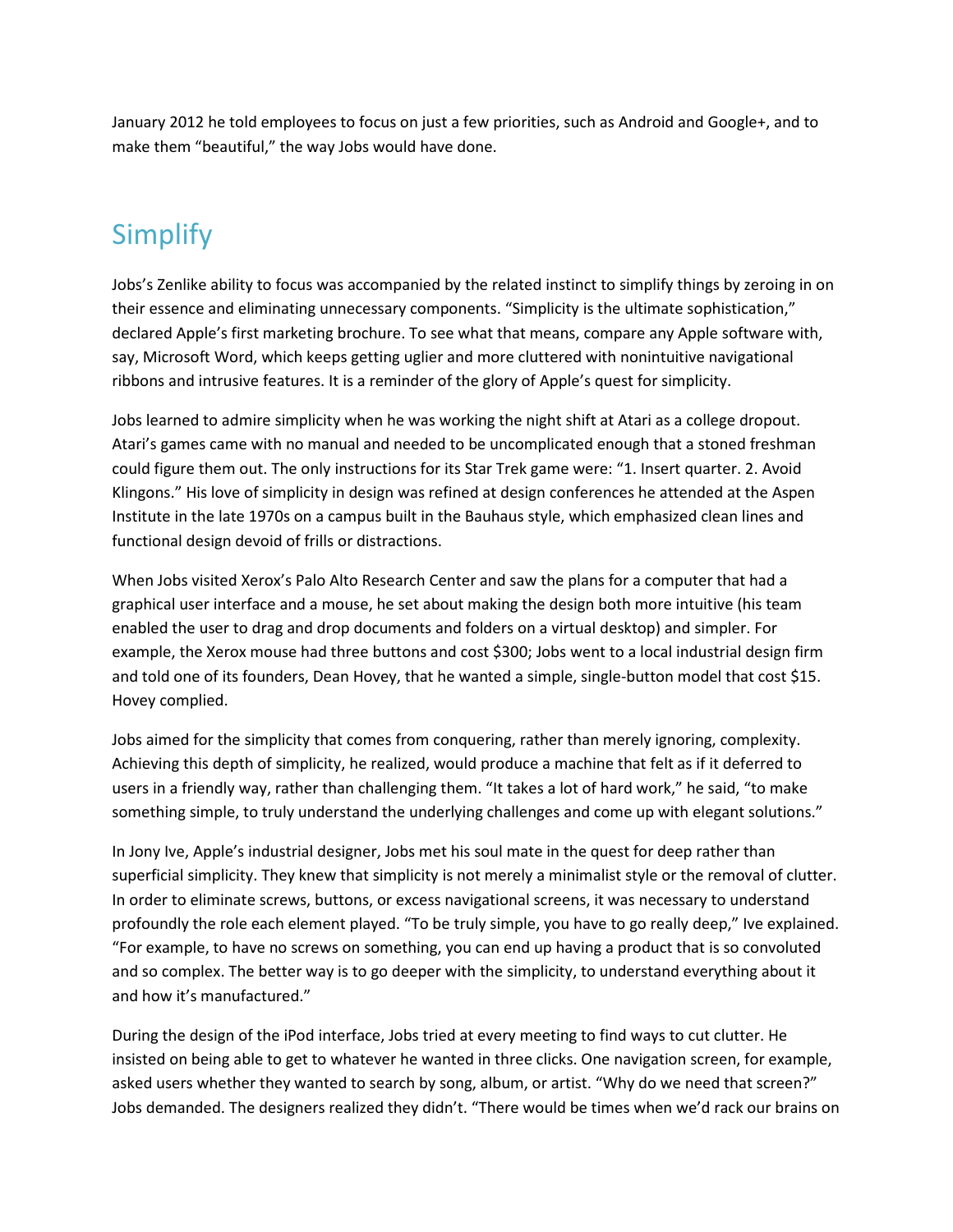a user interface problem, and he would go, 'Did you think of this?'" says Tony Fadell, who led the iPod team. "And then we'd all go, 'Holy shit.' He'd redefine the problem or approach, and our little problem would go away." At one point Jobs made the simplest of all suggestions: Let's get rid of the on/off button. At first the team members were taken aback, but then they realized the button was unnecessary. The device would gradually power down if it wasn't being used and would spring to life when reengaged.

Likewise, when Jobs was shown a cluttered set of proposed navigation screens for iDVD, which allowed users to burn video onto a disk, he jumped up and drew a simple rectangle on a whiteboard. "Here's the new application," he said. "It's got one window. You drag your video into the window. Then you click the button that says 'Burn.' That's it. That's what we're going to make."

In looking for industries or categories ripe for disruption, Jobs always asked who was making products more complicated than they should be. In 2001 portable music players and ways to acquire songs online fit that description, leading to the iPod and the iTunes Store. Mobile phones were next. Jobs would grab a phone at a meeting and rant (correctly) that nobody could possibly figure out how to navigate half the features, including the address book. At the end of his career he was setting his sights on the television industry, which had made it almost impossible for people to click on a simple device to watch what they wanted when they wanted.

#### Take Responsibility End to End

Jobs knew that the best way to achieve simplicity was to make sure that hardware, software, and peripheral devices were seamlessly integrated. An Apple ecosystem—an iPod connected to a Mac with iTunes software, for example—allowed devices to be simpler, syncing to be smoother, and glitches to be rarer. The more complex tasks, such as making new playlists, could be done on the computer, allowing the iPod to have fewer functions and buttons.

Jobs and Apple took end-to-end responsibility for the user experience—something too few companies do. From the performance of the ARM microprocessor in the iPhone to the act of buying that phone in an Apple Store, every aspect of the customer experience was tightly linked together. Both Microsoft in the 1980s and Google in the past few years have taken a more open approach that allows their operating systems and software to be used by various hardware manufacturers. That has sometimes proved the better business model. But Jobs fervently believed that it was a recipe for (to use his technical term) crappier products. "People are busy," he said. "They have other things to do than think about how to integrate their computers and devices."

Being in the Apple ecosystem could be as sublime as walking in one of the Zen gardens of Kyoto that Jobs loved.

Part of Jobs's compulsion to take responsibility for what he called "the whole widget" stemmed from his personality, which was very controlling. But it was also driven by his passion for perfection and making elegant products. He got hives, or worse, when contemplating the use of great Apple software on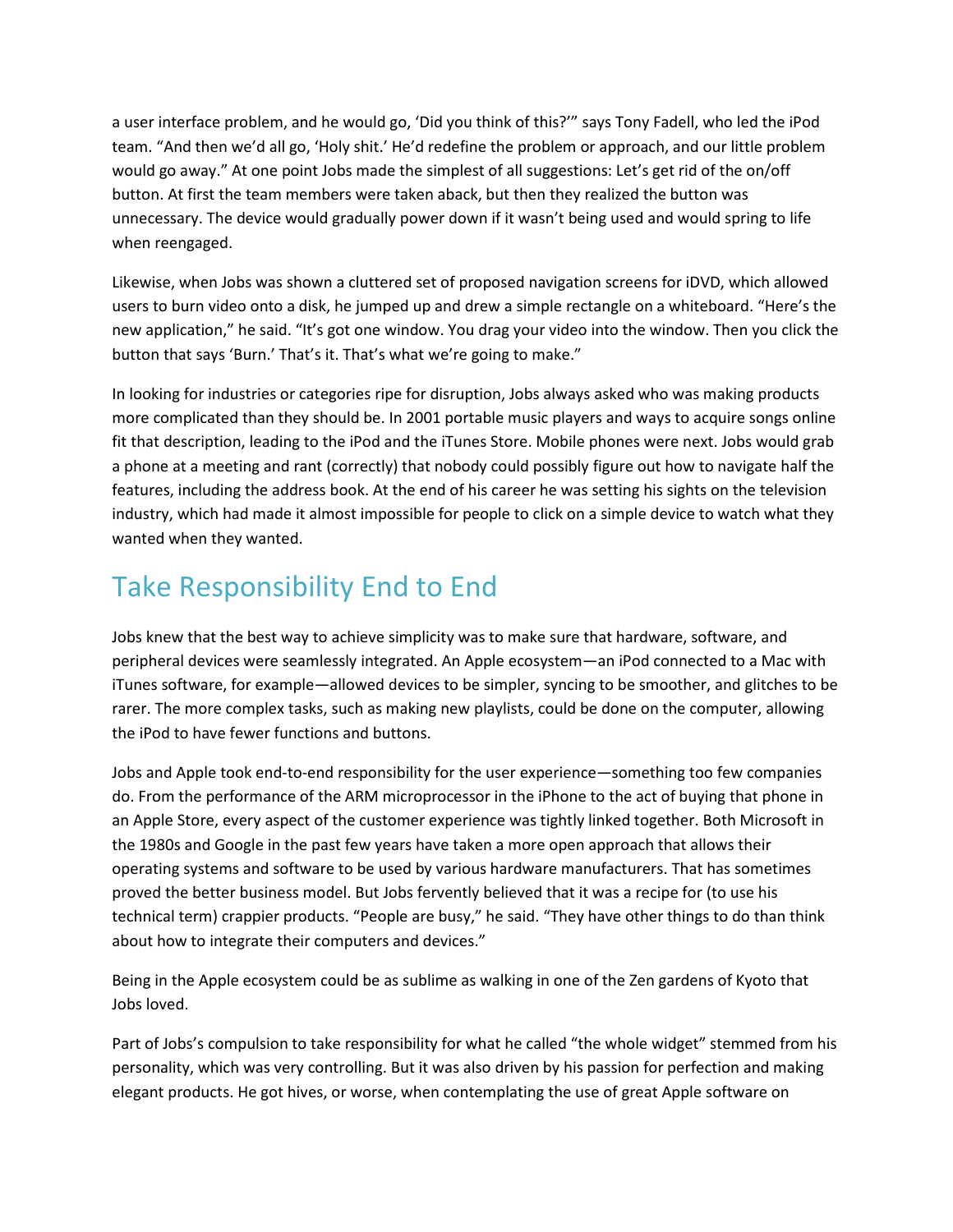another company's uninspired hardware, and he was equally allergic to the thought that unapproved apps or content might pollute the perfection of an Apple device. It was an approach that did not always maximize short-term profits, but in a world filled with junky devices, inscrutable error messages, and annoying interfaces, it led to astonishing products marked by delightful user experiences. Being in the Apple ecosystem could be as sublime as walking in one of the Zen gardens of Kyoto that Jobs loved, and neither experience was created by worshipping at the altar of openness or by letting a thousand flowers bloom. Sometimes it's nice to be in the hands of a control freak.

# When Behind, Leapfrog

The mark of an innovative company is not only that it comes up with new ideas first. It also knows how to leapfrog when it finds itself behind. That happened when Jobs built the original iMac. He focused on making it useful for managing a user's photos and videos, but it was left behind when dealing with music. People with PCs were downloading and swapping music and then ripping and burning their own CDs. The iMac's slot drive couldn't burn CDs. "I felt like a dope," he said. "I thought we had missed it."

But instead of merely catching up by upgrading the iMac's CD drive, he decided to create an integrated system that would transform the music industry. The result was the combination of iTunes, the iTunes Store, and the iPod, which allowed users to buy, share, manage, store, and play music better than they could with any other devices.

After the iPod became a huge success, Jobs spent little time relishing it. Instead he began to worry about what might endanger it. One possibility was that mobile phone makers would start adding music players to their handsets. So he cannibalized iPod sales by creating the iPhone. "If we don't cannibalize ourselves, someone else will," he said.

#### Put Products Before Profits

When Jobs and his small team designed the original Macintosh, in the early 1980s, his injunction was to make it "insanely great." He never spoke of profit maximization or cost trade-off s. "Don't worry about price, just specify the computer's abilities," he told the original team leader. At his first retreat with the Macintosh team, he began by writing a maxim on his whiteboard: "Don't compromise." The machine that resulted cost too much and led to Jobs's ouster from Apple. But the Macintosh also "put a dent in the universe," as he said, by accelerating the home computer revolution. And in the long run he got the balance right: Focus on making the product great and the profits will follow.

John Sculley, who ran Apple from 1983 to 1993, was a marketing and sales executive from Pepsi. He focused more on profit maximization than on product design after Jobs left, and Apple gradually declined. "I have my own theory about why decline happens at companies," Jobs told me: They make some great products, but then the sales and marketing people take over the company, because they are the ones who can juice up profits. "When the sales guys run the company, the product guys don't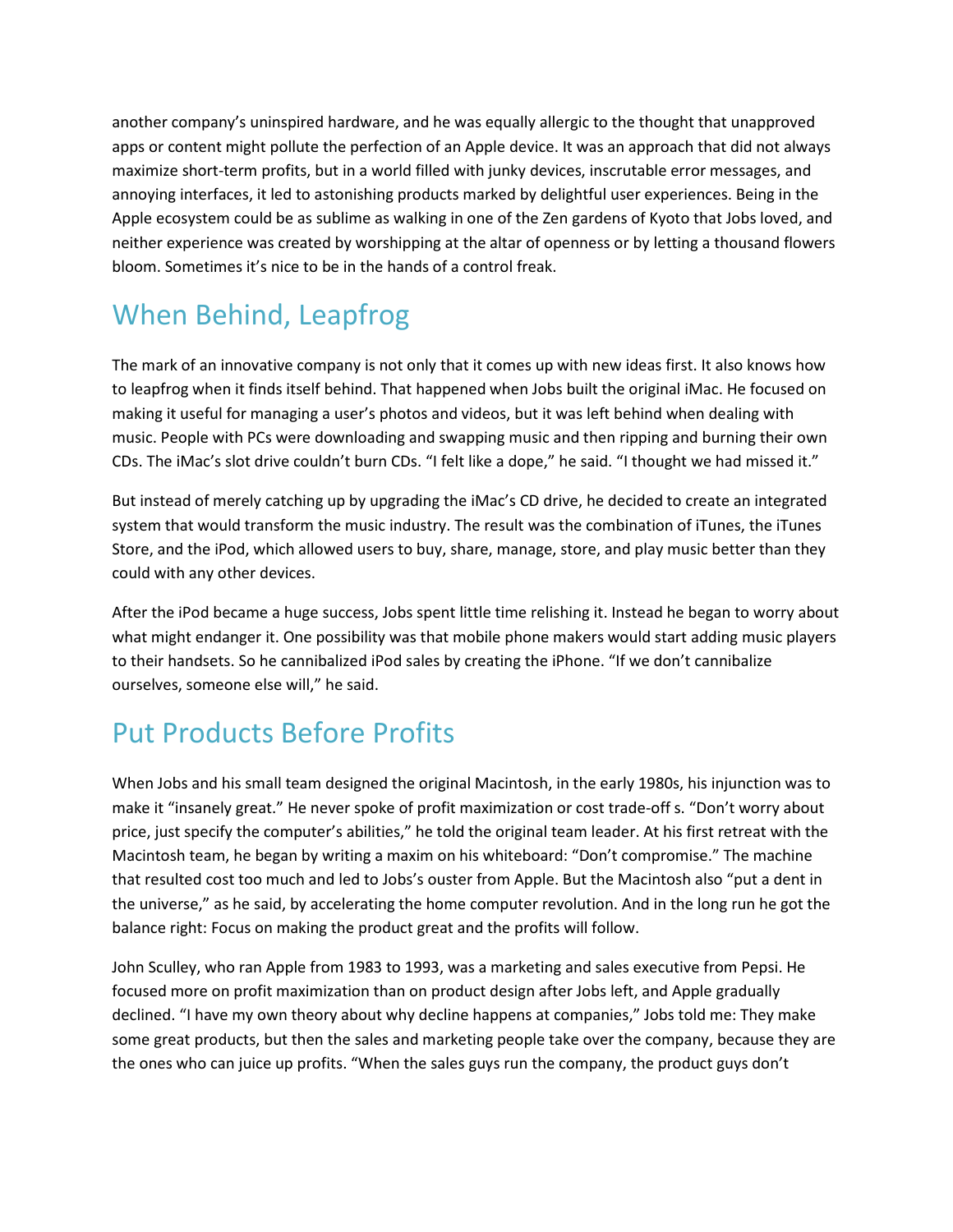matter so much, and a lot of them just turn off. It happened at Apple when Sculley came in, which was my fault, and it happened when Ballmer took over at Microsoft."

When Jobs returned, he shifted Apple's focus back to making innovative products: the sprightly iMac, the PowerBook, and then the iPod, the iPhone, and the iPad. As he explained, "My passion has been to build an enduring company where people were motivated to make great products. Everything else was secondary. Sure, it was great to make a profit, because that was what allowed you to make great products. But the products, not the profits, were the motivation. Sculley flipped these priorities to where the goal was to make money. It's a subtle difference, but it ends up meaning everything—the people you hire, who gets promoted, what you discuss in meetings."

# Don't Be a Slave To Focus Groups

When Jobs took his original Macintosh team on its first retreat, one member asked whether they should do some market research to see what customers wanted. "No," Jobs replied, "because customers don't know what they want until we've shown them." He invoked Henry Ford's line "If I'd asked customers what they wanted, they would have told me, 'A faster horse!'"

Caring deeply about what customers want is much different from continually asking them what they want; it requires intuition and instinct about desires that have not yet formed. "Our task is to read things that are not yet on the page," Jobs explained. Instead of relying on market research, he honed his version of empathy—an intimate intuition about the desires of his customers. He developed his appreciation for intuition—feelings that are based on accumulated experiential wisdom—while he was studying Buddhism in India as a college dropout. "The people in the Indian countryside don't use their intellect like we do; they use their intuition instead," he recalled. "Intuition is a very powerful thing more powerful than intellect, in my opinion."

Sometimes that meant that Jobs used a one-person focus group: himself. He made products that he and his friends wanted. For example, there were many portable music players around in 2000, but Jobs felt they were all lame, and as a music fanatic he wanted a simple device that would allow him to carry a thousand songs in his pocket. "We made the iPod for ourselves," he said, "and when you're doing something for yourself, or your best friend or family, you're not going to cheese out."

# Bend Reality

Jobs's (in)famous ability to push people to do the impossible was dubbed by colleagues his Reality Distortion Field, after an episode of Star Trek in which aliens create a convincing alternative reality through sheer mental force. An early example was when Jobs was on the night shift at Atari and pushed Steve Wozniak to create a game called Breakout. Woz said it would take months, but Jobs stared at him and insisted he could do it in four days. Woz knew that was impossible, but he ended up doing it.

Those who did not know Jobs interpreted the Reality Distortion Field as a euphemism for bullying and lying. But those who worked with him admitted that the trait, infuriating as it might be, led them to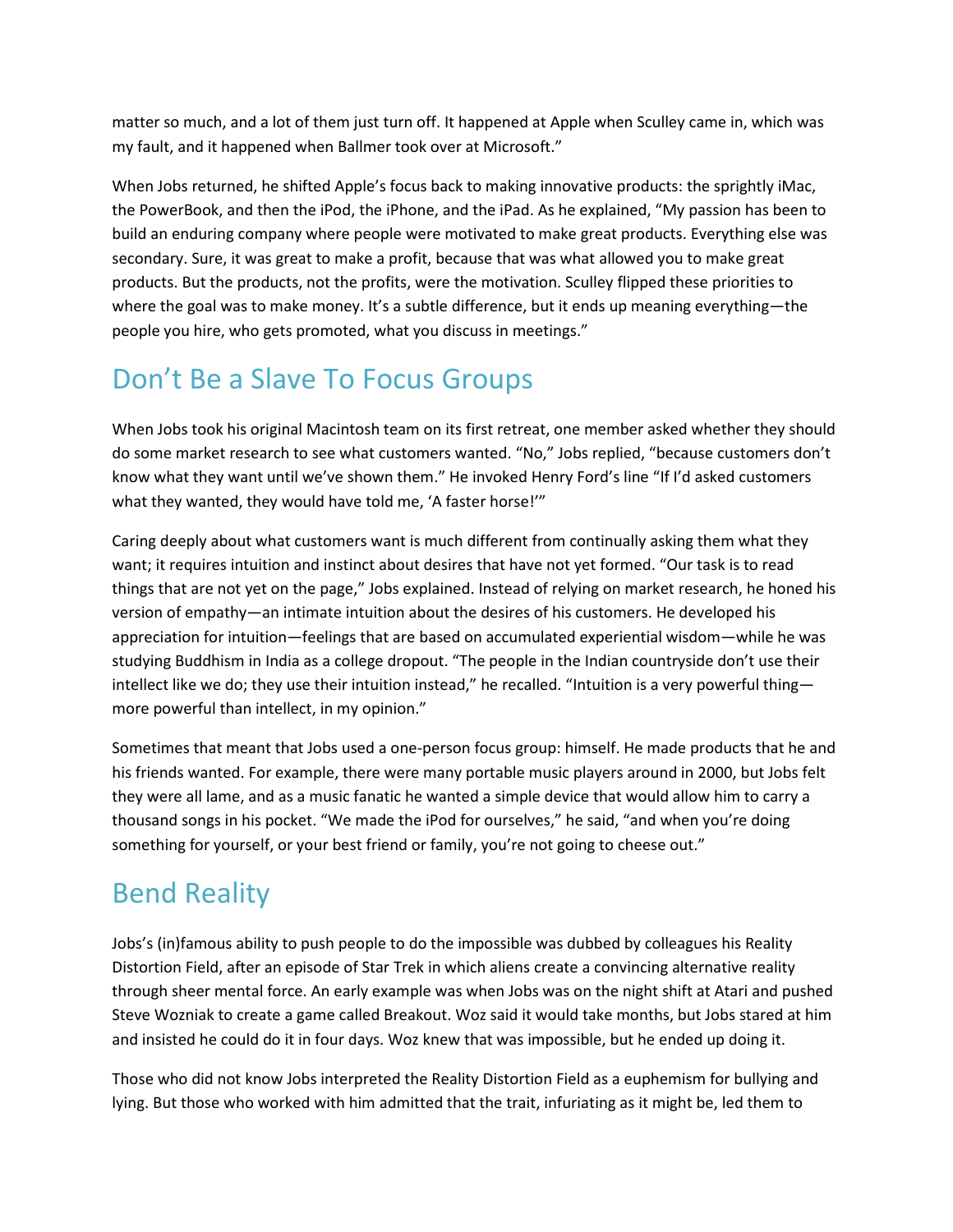perform extraordinary feats. Because Jobs felt that life's ordinary rules didn't apply to him, he could inspire his team to change the course of computer history with a small fraction of the resources that Xerox or IBM had. "It was a self-fulfilling distortion," recalls Debi Coleman, a member of the original Mac team who won an award one year for being the employee who best stood up to Jobs. "You did the impossible because you didn't realize it was impossible."

One day Jobs marched into the cubicle of Larry Kenyon, the engineer who was working on the Macintosh operating system, and complained that it was taking too long to boot up. Kenyon started to explain why reducing the boot-up time wasn't possible, but Jobs cut him off. "If it would save a person's life, could you find a way to shave 10 seconds off the boot time?" he asked. Kenyon allowed that he probably could. Jobs went to a whiteboard and showed that if five million people were using the Mac and it took 10 seconds extra to turn it on every day, that added up to 300 million or so hours a year—the equivalent of at least 100 lifetimes a year. After a few weeks Kenyon had the machine booting up 28 seconds faster.

When Jobs was designing the iPhone, he decided that he wanted its face to be a tough, scratchproof glass, rather than plastic. He met with Wendell Weeks, the CEO of Corning, who told him that Corning had developed a chemical exchange process in the 1960s that led to what it dubbed "Gorilla glass." Jobs replied that he wanted a major shipment of Gorilla glass in six months. Weeks said that Corning was not making the glass and didn't have that capacity. "Don't be afraid," Jobs replied. This stunned Weeks, who was unfamiliar with Jobs's Reality Distortion Field. He tried to explain that a false sense of confidence would not overcome engineering challenges, but Jobs had repeatedly shown that he didn't accept that premise. He stared unblinking at Weeks. "Yes, you can do it," he said. "Get your mind around it. You can do it." Weeks recalls that he shook his head in astonishment and then called the managers of Corning's facility in Harrodsburg, Kentucky, which had been making LCD displays, and told them to convert immediately to making Gorilla glass full-time. "We did it in under six months," he says. "We put our best scientists and engineers on it, and we just made it work." As a result, every piece of glass on an iPhone or an iPad is made in America by Corning.

Jobs's (in)famous ability to push people to do the impossible was dubbed by colleagues his Reality Distortion Field, after an episode of Star Trek.

#### Impute

Jobs's early mentor Mike Markkula wrote him a memo in 1979 that urged three principles. The first two were "empathy" and "focus." The third was an awkward word, "impute," but it became one of Jobs's key doctrines. He knew that people form an opinion about a product or a company on the basis of how it is presented and packaged. "Mike taught me that people do judge a book by its cover," he told me.

When he was getting ready to ship the Macintosh in 1984, he obsessed over the colors and design of the box. Similarly, he personally spent time designing and redesigning the jewellike boxes that cradle the iPod and the iPhone and listed himself on the patents for them. He and Ive believed that unpacking was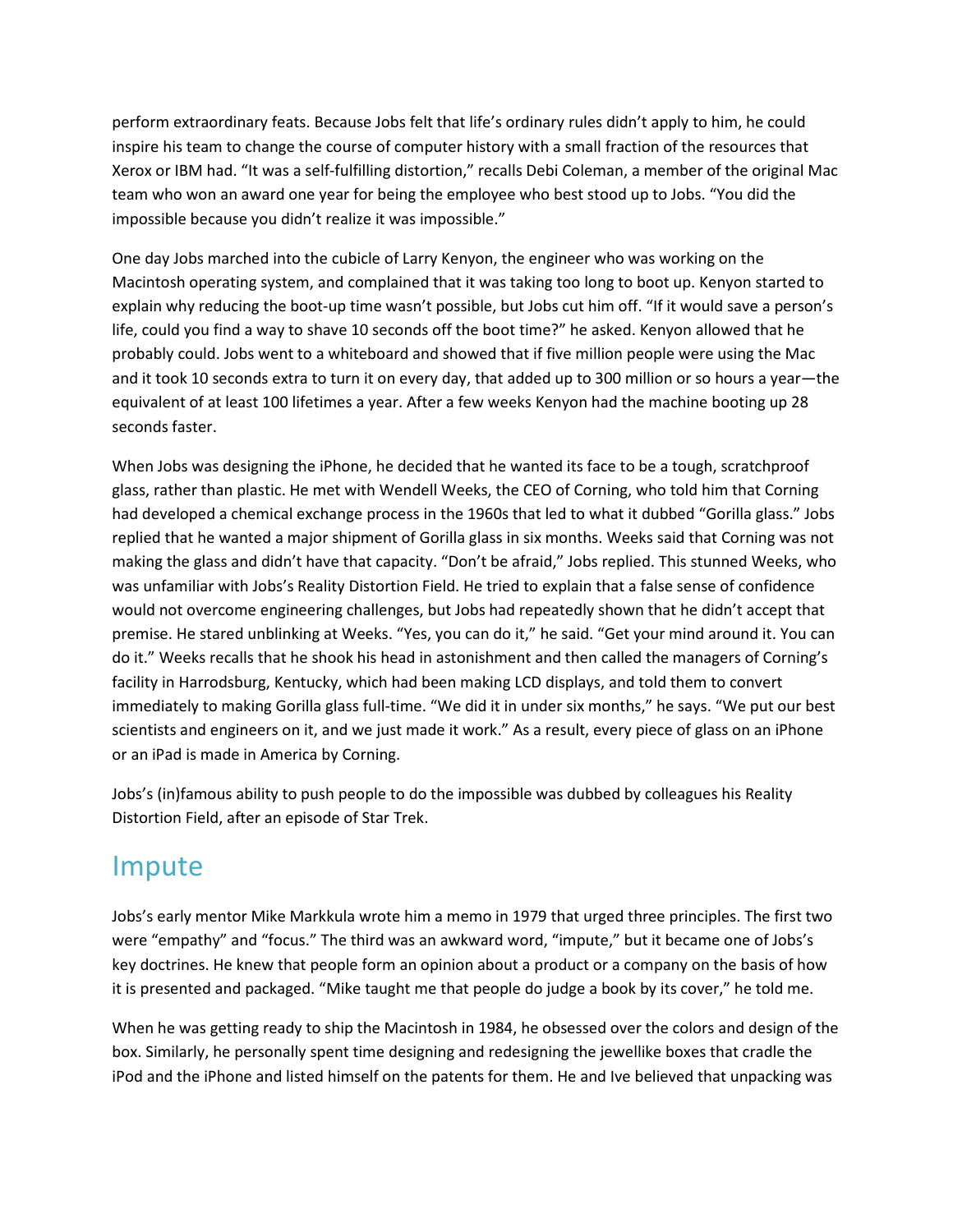a ritual like theater and heralded the glory of the product. "When you open the box of an iPhone or iPad, we want that tactile experience to set the tone for how you perceive the product," Jobs said.

Sometimes Jobs used the design of a machine to "impute" a signal rather than to be merely functional. For example, when he was creating the new and playful iMac, after his return to Apple, he was shown a design by Ive that had a little recessed handle nestled in the top. It was more semiotic than useful. This was a desktop computer. Not many people were really going to carry it around. But Jobs and Ive realized that a lot of people were still intimidated by computers. If it had a handle, the new machine would seem friendly, deferential, and at one's service. The handle signaled permission to touch the iMac. The manufacturing team was opposed to the extra cost, but Jobs simply announced, "No, we're doing this." He didn't even try to explain.

# Push for Perfection

During the development of almost every product he ever created, Jobs at a certain point "hit the pause button" and went back to the drawing board because he felt it wasn't perfect. That happened even with the movie Toy Story. After Jeff Katzenberg and the team at Disney, which had bought the rights to the movie, pushed the Pixar team to make it edgier and darker, Jobs and the director, John Lasseter, finally stopped production and rewrote the story to make it friendlier. When he was about to launch Apple Stores, he and his store guru, Ron Johnson, suddenly decided to delay everything a few months so that the stores' layouts could be reorganized around activities and not just product categories.

The same was true for the iPhone. The initial design had the glass screen set into an aluminum case. One Monday morning Jobs went over to see Ive. "I didn't sleep last night," he said, "because I realized that I just don't love it." Ive, to his dismay, instantly saw that Jobs was right. "I remember feeling absolutely embarrassed that he had to make the observation," he says. The problem was that the iPhone should have been all about the display, but in its current design the case competed with the display instead of getting out of the way. The whole device felt too masculine, task-driven, efficient. "Guys, you've killed yourselves over this design for the last nine months, but we're going to change it," Jobs told Ive's team. "We're all going to have to work nights and weekends, and if you want, we can hand out some guns so you can kill us now." Instead of balking, the team agreed. "It was one of my proudest moments at Apple," Jobs recalled.

A similar thing happened as Jobs and Ive were finishing the iPad. At one point Jobs looked at the model and felt slightly dissatisfied. It didn't seem casual and friendly enough to scoop up and whisk away. They needed to signal that you could grab it with one hand, on impulse. They decided that the bottom edge should be slightly rounded, so that a user would feel comfortable just snatching it up rather than lifting it carefully. That meant engineering had to design the necessary connection ports and buttons in a thin, simple lip that sloped away gently underneath. Jobs delayed the product until the change could be made.

Jobs's perfectionism extended even to the parts unseen. As a young boy, he had helped his father build a fence around their backyard, and he was told they had to use just as much care on the back of the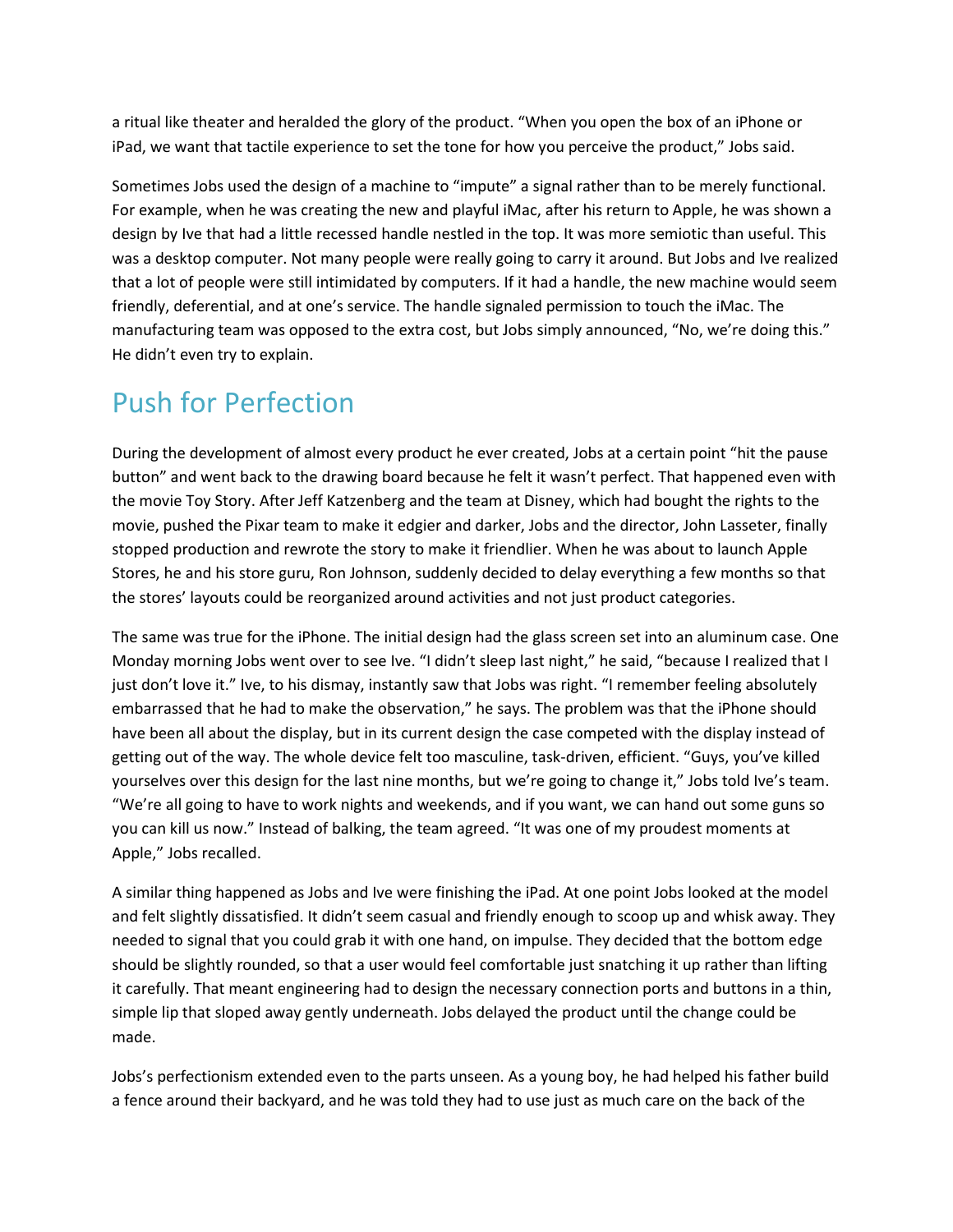fence as on the front. "Nobody will ever know," Steve said. His father replied, "But you will know." A true craftsman uses a good piece of wood even for the back of a cabinet against the wall, his father explained, and they should do the same for the back of the fence. It was the mark of an artist to have such a passion for perfection. In overseeing the Apple II and the Macintosh, Jobs applied this lesson to the circuit board inside the machine. In both instances he sent the engineers back to make the chips line up neatly so the board would look nice. This seemed particularly odd to the engineers of the Macintosh, because Jobs had decreed that the machine be tightly sealed. "Nobody is going to see the PC board," one of them protested. Jobs reacted as his father had: "I want it to be as beautiful as possible, even if it's inside the box. A great carpenter isn't going to use lousy wood for the back of a cabinet, even though nobody's going to see it." They were true artists, he said, and should act that way. And once the board was redesigned, he had the engineers and other members of the Macintosh team sign their names so that they could be engraved inside the case. "Real artists sign their work," he said.

#### Tolerate Only "A" Players

Jobs was famously impatient, petulant, and tough with the people around him. But his treatment of people, though not laudable, emanated from his passion for perfection and his desire to work with only the best. It was his way of preventing what he called "the bozo explosion," in which managers are so polite that mediocre people feel comfortable sticking around. "I don't think I run roughshod over people," he said, "but if something sucks, I tell people to their face. It's my job to be honest." When I pressed him on whether he could have gotten the same results while being nicer, he said perhaps so. "But it's not who I am," he said. "Maybe there's a better way—a gentlemen's club where we all wear ties and speak in this Brahmin language and velvet code words—but I don't know that way, because I am middle-class from California."

Was all his stormy and abusive behavior necessary? Probably not. There were other ways he could have motivated his team. "Steve's contributions could have been made without so many stories about him terrorizing folks," Apple's cofounder, Wozniak, said. "I like being more patient and not having so many conflicts. I think a company can be a good family." But then he added something that is undeniably true: "If the Macintosh project had been run my way, things probably would have been a mess."

It's important to appreciate that Jobs's rudeness and roughness were accompanied by an ability to be inspirational. He infused Apple employees with an abiding passion to create groundbreaking products and a belief that they could accomplish what seemed impossible. And we have to judge him by the outcome. Jobs had a close-knit family, and so it was at Apple: His top players tended to stick around longer and be more loyal than those at other companies, including ones led by bosses who were kinder and gentler. CEOs who study Jobs and decide to emulate his roughness without understanding his ability to generate loyalty make a dangerous mistake.

"I've learned over the years that when you have really good people, you don't have to baby them," Jobs told me. "By expecting them to do great things, you can get them to do great things. Ask any member of that Mac team. They will tell you it was worth the pain." Most of them do. "He would shout at a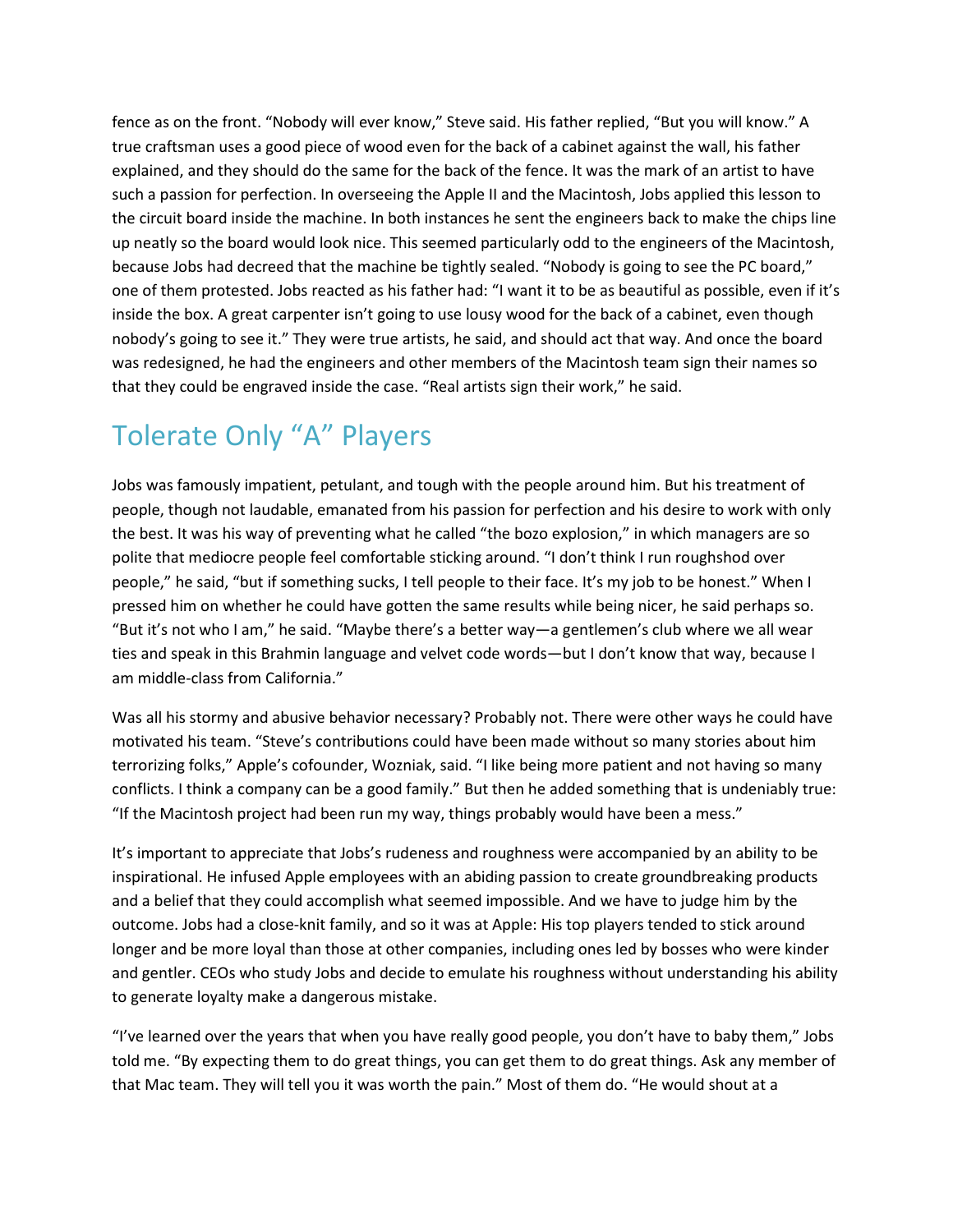meeting, 'You asshole, you never do anything right,'" Debi Coleman recalls. "Yet I consider myself the absolute luckiest person in the world to have worked with him."

# Engage Face-to-Face

Despite being a denizen of the digital world, or maybe because he knew all too well its potential to be isolating, Jobs was a strong believer in face-to-face meetings. "There's a temptation in our networked age to think that ideas can be developed by e-mail and iChat," he told me. "That's crazy. Creativity comes from spontaneous meetings, from random discussions. You run into someone, you ask what they're doing, you say 'Wow,' and soon you're cooking up all sorts of ideas."

He had the Pixar building designed to promote unplanned encounters and collaborations. "If a building doesn't encourage that, you'll lose a lot of innovation and the magic that's sparked by serendipity," he said. "So we designed the building to make people get out of their offices and mingle in the central atrium with people they might not otherwise see." The front doors and main stairs and corridors all led to the atrium; the café and the mailboxes were there; the conference rooms had windows that looked out onto it; and the 600-seat theater and two smaller screening rooms all spilled into it. "Steve's theory worked from day one," Lasseter recalls. "I kept running into people I hadn't seen for months. I've never seen a building that promoted collaboration and creativity as well as this one."

Jobs hated formal presentations, but he loved freewheeling face-to-face meetings. He gathered his executive team every week to kick around ideas without a formal agenda, and he spent every Wednesday afternoon doing the same with his marketing and advertising team. Slide shows were banned. "I hate the way people use slide presentations instead of thinking," Jobs recalled. "People would confront a problem by creating a presentation. I wanted them to engage, to hash things out at the table, rather than show a bunch of slides. People who know what they're talking about don't need PowerPoint."

#### Know Both the Big Picture and The Details

Jobs's passion was applied to issues both large and minuscule. Some CEOs are great at vision; others are managers who know that God is in the details. Jobs was both. Time Warner CEO Jeff Bewkes says that one of Jobs's salient traits was his ability and desire to envision overarching strategy while also focusing on the tiniest aspects of design. For example, in 2000 he came up with the grand vision that the personal computer should become a "digital hub" for managing all of a user's music, videos, photos, and content, and thus got Apple into the personal-device business with the iPod and then the iPad. In 2010 he came up with the successor strategy—the "hub" would move to the cloud—and Apple began building a huge server farm so that all a user's content could be uploaded and then seamlessly synced to other personal devices. But even as he was laying out these grand visions, he was fretting over the shape and color of the screws inside the iMac.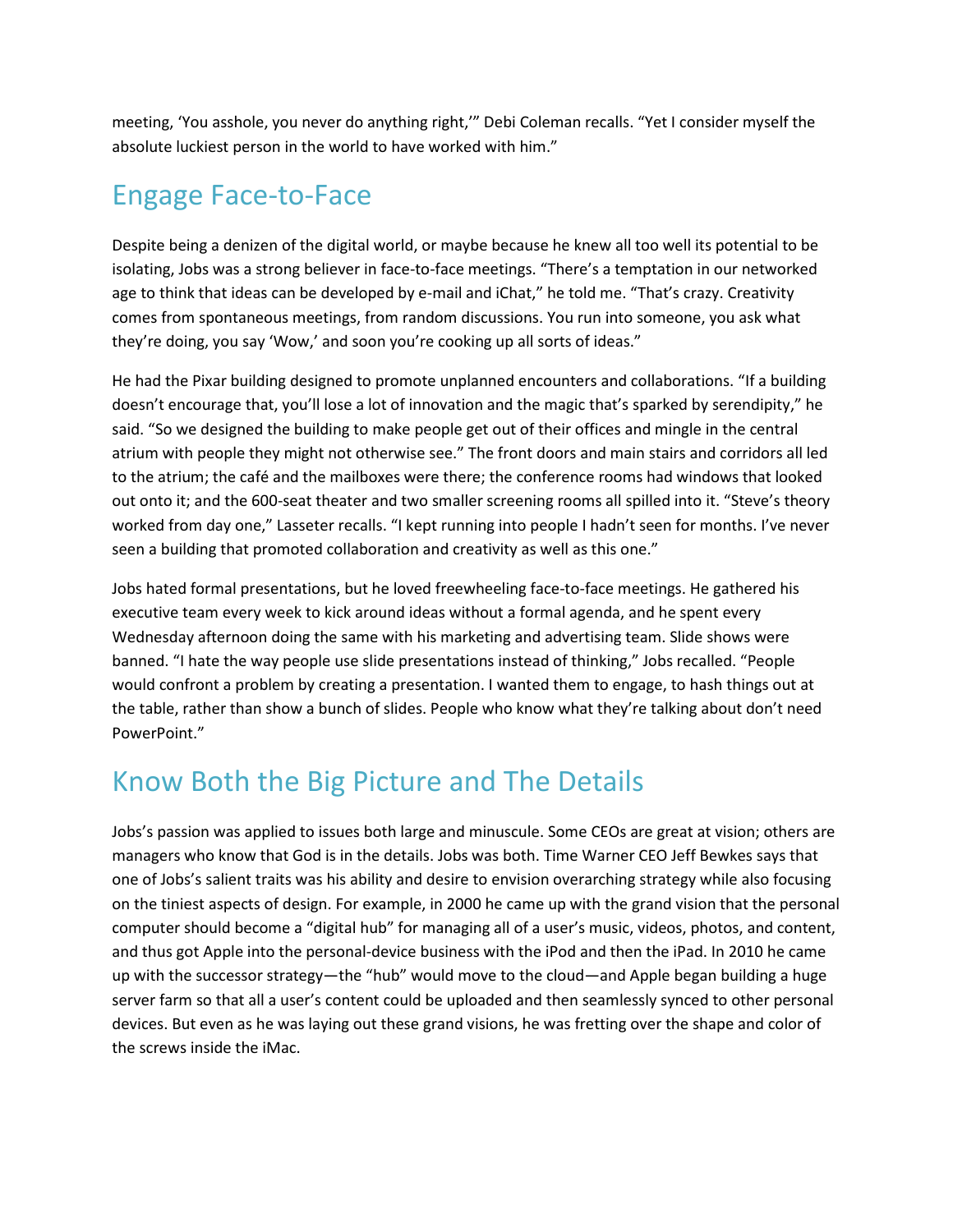# Combine the Humanities with The Sciences

"I always thought of myself as a humanities person as a kid, but I liked electronics," Jobs told me on the day he decided to cooperate on a biography. "Then I read something that one of my heroes, Edwin Land of Polaroid, said about the importance of people who could stand at the intersection of humanities and sciences, and I decided that's what I wanted to do." It was as if he was describing the theme of his life, and the more I studied him, the more I realized that this was, indeed, the essence of his tale.

He connected the humanities to the sciences, creativity to technology, arts to engineering. There were greater technologists (Wozniak, Gates), and certainly better designers and artists. But no one else in our era could better firewire together poetry and processors in a way that jolted innovation. And he did it with an intuitive feel for business strategy. At almost every product launch over the past decade, Jobs ended with a slide that showed a sign at the intersection of Liberal Arts and Technology Streets.

The creativity that can occur when a feel for both the humanities and the sciences exists in one strong personality was what most interested me in my biographies of Franklin and Einstein, and I believe that it will be a key to building innovative economies in the 21st century. It is the essence of applied imagination, and it's why both the humanities and the sciences are critical for any society that is to have a creative edge in the future.

Even when he was dying, Jobs set his sights on disrupting more industries. He had a vision for turning textbooks into artistic creations that anyone with a Mac could fashion and craft—something that Apple announced in January 2012. He also dreamed of producing magical tools for digital photography and ways to make television simple and personal. Those, no doubt, will come as well. And even though he will not be around to see them to fruition, his rules for success helped him build a company that not only will create these and other disruptive products, but will stand at the intersection of creativity and technology as long as Jobs's DNA persists at its core.

# Stay Hungry, Stay Foolish

Steve Jobs was a product of the two great social movements that emanated from the San Francisco Bay Area in the late 1960s. The first was the counterculture of hippies and antiwar activists, which was marked by psychedelic drugs, rock music, and antiauthoritarianism. The second was the high-tech and hacker culture of Silicon Valley, filled with engineers, geeks, wireheads, phreakers, cyberpunks, hobbyists, and garage entrepreneurs. Overlying both were various paths to personal enlightenment— Zen and Hinduism, meditation and yoga, primal scream therapy and sensory deprivation, Esalen and est.

No one else in our era could better firewire together poetry and processors in a way that jolted innovation.

An admixture of these cultures was found in publications such as Stewart Brand's Whole Earth Catalog. On its first cover was the famous picture of Earth taken from space, and its subtitle was "access to tools." The underlying philosophy was that technology could be our friend. Jobs—who became a hippie,